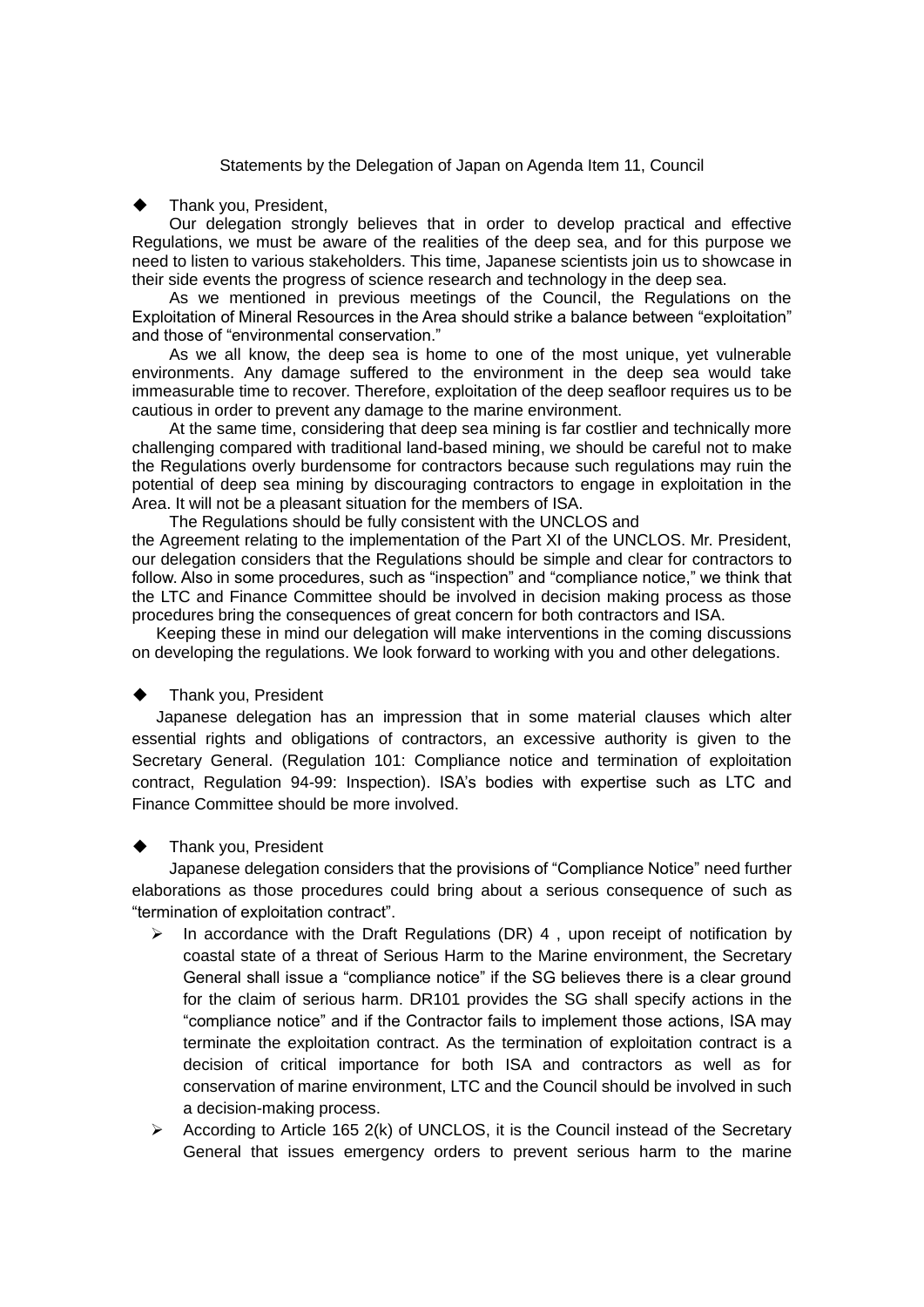environment. And it is duty of the LTC to make recommendations to the Council to issue such orders.

 $\triangleright$  Japanese delegation also considers provision of the DR4.3 is not logical that the Secretary General is required to issue a "compliance notice" if the SG believes there is a clear ground for the claim of serious harm to the environment. This is because serious harm to the environment is not necessarily caused by non-compliance.

# **Part I**

### **DR1 para.1**

In order to secure consistency not only with the Convention but also with the Agreement relating Part XVI of the Convention, we would like to propose the following revision:

*Terms used in these Regulations shall have the same meaning as those in the Convention, Agreement and regulations thereof.*

### **DR 1 para.5**

Stakeholders should be consulted in developing Standards and Guidelines referred in DR 1 para.5. So phrases that Standards and Guidelines shall be developed taking into account the views of relevant stakeholders, should be inserted in the text.

#### **DR4**

Japanese delegation considers that the provisions of "Compliance Notice" need further elaborations as those procedures could bring about a serious consequence such as "termination of exploitation contract".

- In accordance with the Draft Regulations (DR) 4, upon receipt of notification by coastal state, of a threat of Serious Harm to the Marine environment, the Secretary General shall issue a "compliance notice" if the SG believes there is a clear ground for the claim of serious harm. Then DR101 provides the SG shall specify, in that "compliance notice," actions that the Contractor must implement. And ii case the Contractor fails to implement those actions, ISA may terminate the exploitation contract. As the termination of exploitation contract is a decision of critical importance for both ISA and contractors, our delegation believes that LTC and the Council should be involved in such a decision making process rather than giving the whole responsibility to the Secretary General.
- According to Article 165 2(k) of UNCLOS, it is the Council instead of the Secretary General that issues emergency orders to prevent serious harm to the marine environment. And it is duty of the LTC to make recommendations to the Council to issue such orders.
- $\triangleright$  Japanese delegation also considers provision of the DR4.3 may not be logical that the Secretary General is required to issue a "compliance notice" if the SG believes there is a clear ground for the claim of serious harm to the environment. This is because serious harm to the environment is not necessarily caused by non-compliance.

# **Part II**

#### **DR5 para.6**.

Article 10, Annex III of UNCLOS provides that an operator who has an approved plan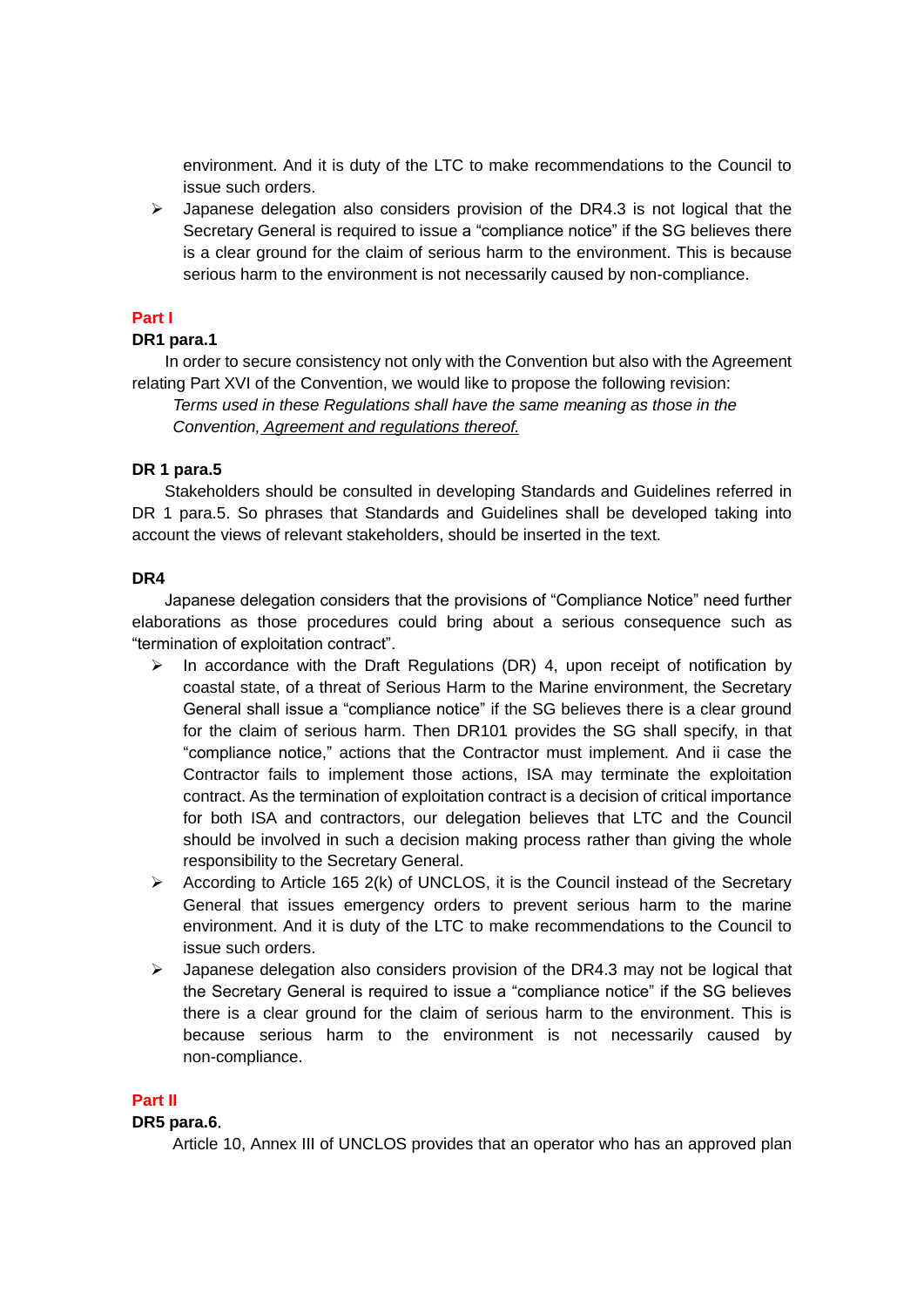of work for exploration shall have a preference and a priority among applicants for a plan of work covering exploitation of the same area resources. In this respect the deleted para. 6 looks quite reasonable since the exploration under the contract with ISA has been considered as the process a contractor needs to go through before applying exploitation. Japanese delegation would like to ask the Secretariat to clarify what deletion means.

### **DR 11**

We would like to ask the Secretariat why the provisions of "Scoping" were deleted in the revised regulations. Our delegation understands the scoping is like "design drawing" for EIA to be implemented. If the scoping is problematic it would affect the result and reliability of EIA itself. So, Scoping should rather be checked in early stage of considerations of application. Otherwise EIA may need to be redone and enormous time and efforts and the cost required for the inappropriate EIA would be wasted.

### **DR 12**:**para.2**.

DR 12 para.2 requires the Commission to determine if the applicant has preference and priority in accordance with Article 10 of Annex III to the Convention. But our delegation is of the view that if the applicant has preference and priority, can be and should be examined by the Secretariat in its preliminary review provided in DR 10. If that applicant doesn't have preference and priority, the Commission's considerations would become useless effort since most likely other contractor with priority would apply for exploitation. This can be avoided with a preliminary review. (Japanese delegation also believes for the same reason that the deleted para.6 of DR 5 should be revived.)

# **Part III**

#### **DR 19**:

Japanese delegation considers DR19 significant provision as it provides on contractor's exclusive right. On the other hand, for the safe conduct of exploitation activities, one needs to avoid the situation where other ships carelessly navigate in and out of the area under operation. In this regard, the International Maritime Organization (IMO) administers the "World-wide Navigational Warning Service" in accordance with guidance of the International Convention for the Safety of Life at Sea (SOLAS) (See below). The Delegation of Japan considers it to may be an good idea to make it obligatory for contractors to inform the "NAVAREA coordinator" appointed under the Service when they conduct exploitation activities, thereby widely sharing in advance the operational plan of exploitation activities.

#### **DR 26 para.2**.

Para.2 requires if approved environmental plans are to be revised, those revised plans must go through the public comments (Regulation 11) and considerations by Commission (Regulation 14) once again and then must be approved by the Council. This would significantly delay the commencement of the commercial production and may affect a project itself. Environmental plans need to be changed time to time in order to improve its effectiveness. To avoid such a procedural stalemate, Japanese delegation considers it would be better if modifications of environmental plans would be permitted by the Secretary General in case those modifications do not constitute "Material Change."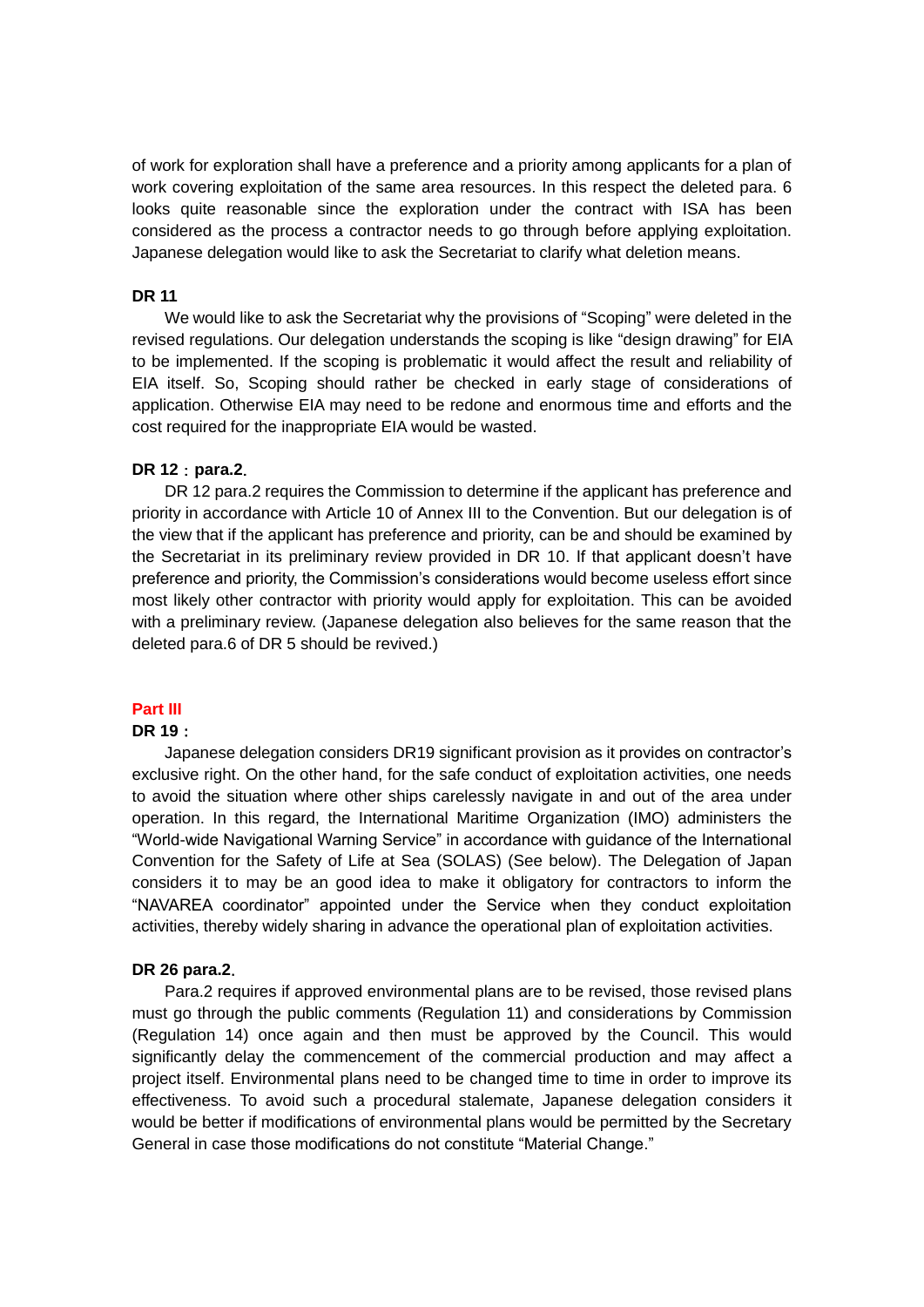According to Article 22 of Annex III to the Convention, the ISA has responsibility or liability for any damage arising out of wrongful acts in the exercise of its powers and functions. Our delegation would like to know the Secretariat's view in this respect. (Whether there is any issue in requiring contractors to insure the liability of the ISA's.)

#### **Guidance for LTC based on para 20 of ISBA/24/C/20**

"*Structure of the draft regulations".* We consider the Regulations should be simple and clear because contractors need to fully understand to abide by. And text can be simpler and clearer. Contractors are imposed many types of fees and payments. As provisions of those obligations are scattered here and there in the regulations it is hard to tell what payments contractors are obliged to make and for what purpose. It would be appreciated if the Secretariat could make a list of all payments including insurance that a contractor will be imposed to pay. The list will be also useful to discuss and consider about the royalty in light of whole monetary burden a contractor would have to bear.

In respect of "*the roles of organs and the balance of Authority",* one of provisions The delegation of Japan has concerns is provisions of "Compliance Notice." The provisions need further elaborations as those procedures could bring about serious consequences such as "termination of exploitation contract".

- $\triangleright$  DR101 provides that the SG (Secretary-General) may specify actions in the "compliance notice," which a contractor must implement. And if the contractor fails to implement those actions, the Council may suspend or terminate the exploitation contract. As suspension and termination of contract is a decision of critical importance for both ISA and contractors, it should not be left solely for the Secretary-General's decision. Especially the wording of "if it appears to the Secretary-General on reasonable grounds that a Contractor is in breach of the terms and conditions of its exploitations contract" does not seem objective enough as a critical threshold. Japanese delegation considers that LTC and the Council should be involved in such a decision-making process. According to Article 162 para. 2(a) of the UNCLOS, it is a Council's duty to invite the attention of Assembly to cases of non-compliance.
- $\triangleright$  A List of violations which are subjects to monetary penalties would be prepared as Appendix III. But DR 101 para.6 provides that the Council may impose Contractors monetary penalties for any violation other than those listed in the Appendix III. By the same provision, the Council is also given an authority to impose monetary penalty to a Contractor in lieu of suspension or termination of exploitation contract. Japanese delegation wonders whether the Council should be equipped with such an authority. According to Article 162 para.2(u) of UNCLOS, what the Council can do in case of non-compliance is to "institute proceedings on behalf of Authority before the Sea-bed Disputes Chamber" instead of the Council itself giving a ruling.

### (Back to Part by Part)